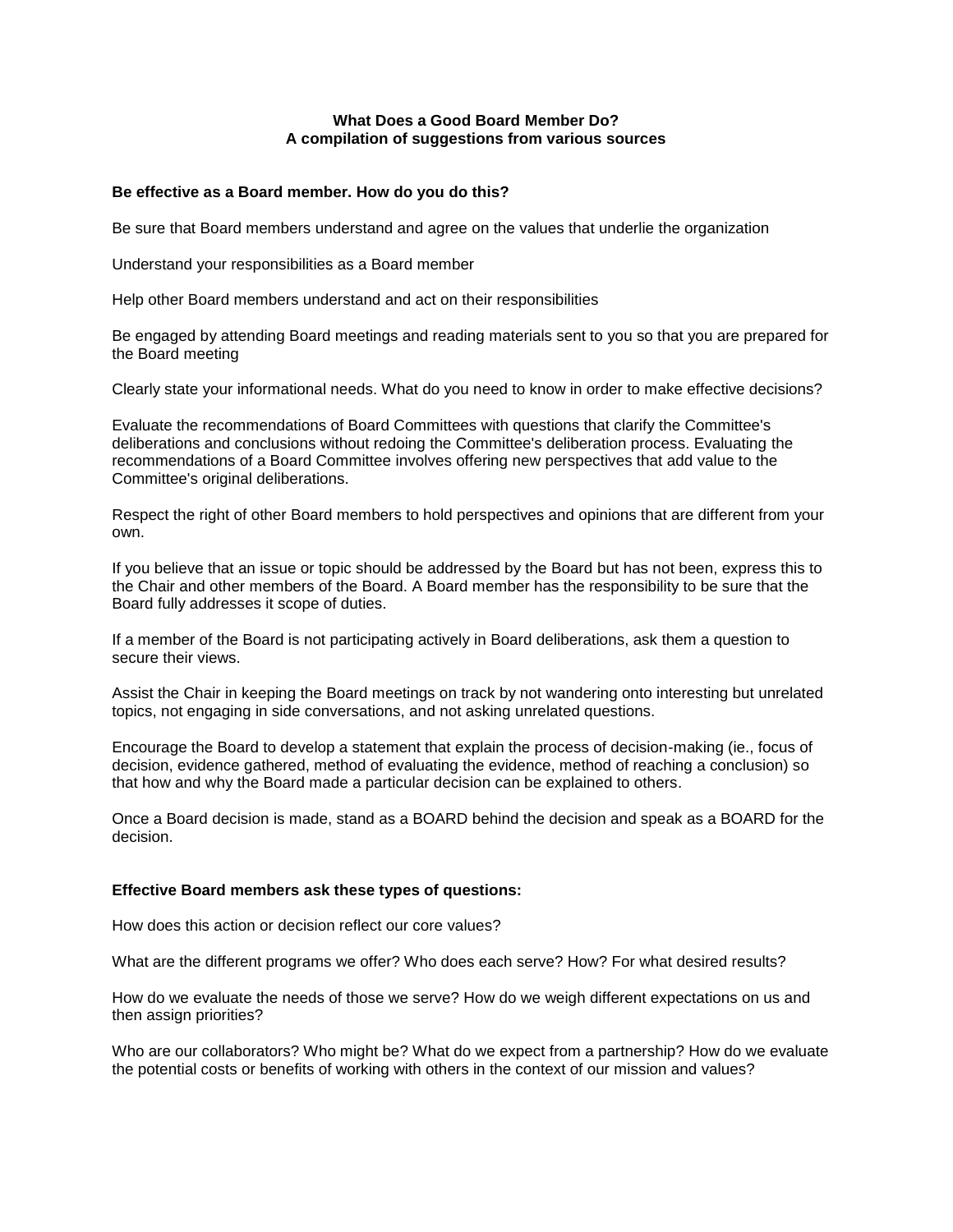What are the results of each program? How do we know? Do these results justify our commitments to the program?

What do our members (clients, stakeholders) know about what we do, how we do it, and why we do it?

How do we involve our members (clients, stakeholders) in determining what we should do and how we should allocate our resources?

How do we insure that our members are informed about Board decisions/actions and what we do as an organization?

Do we tell a compelling story of our work and activities, one that inspires people to be a part of our work?

Do we provide appropriate direction to our CEO in terms of performance expectations?

Do we provide timely evaluations of our CEO?

Do we have a process for evaluating the tasks that need to be completed so we can accomplish our mission?

Do we have a process for determining whether the tasks should be completed by staff or volunteers?

Are our personnel policies up-to-date and do they reflect our organizational values?

What if the CEO suddenly left the organization? What would we really do?

## **Effective Board members understand the meaning and scope of their fiduciary responsibilities, and then exercise these responsibilities.**

What do we do to insure that all Board members have the same base level of understanding on how to read our financial reports?

Do we think about trends and issues depicted in our financial reports? Do we have an operating budget? Do we have a 3-5 year financial plan?

How do we assess the accuracy of our financial numbers?

How do we know if all bills and taxes are being paid in a reasonable time?

How do we know if we are operating our organization in accordance to rules, regulations and fiscal policies?

What criteria do we use to set spending priorities?

### **Finally, an effective Board member has the courage, if your gut tells you "Something Is Not Right," to SAY SO at once**

Questions Nonprofit Board Members Should Always Ask <http://www.managementhelp.org/misc/Boards-Ask-Questions.pdf> Adapted from "Field Guide to Developing, Operating and Restoring Your Nonprofit Board" – to get the publication, click on "Publications" at www.authenticityconsulting.com